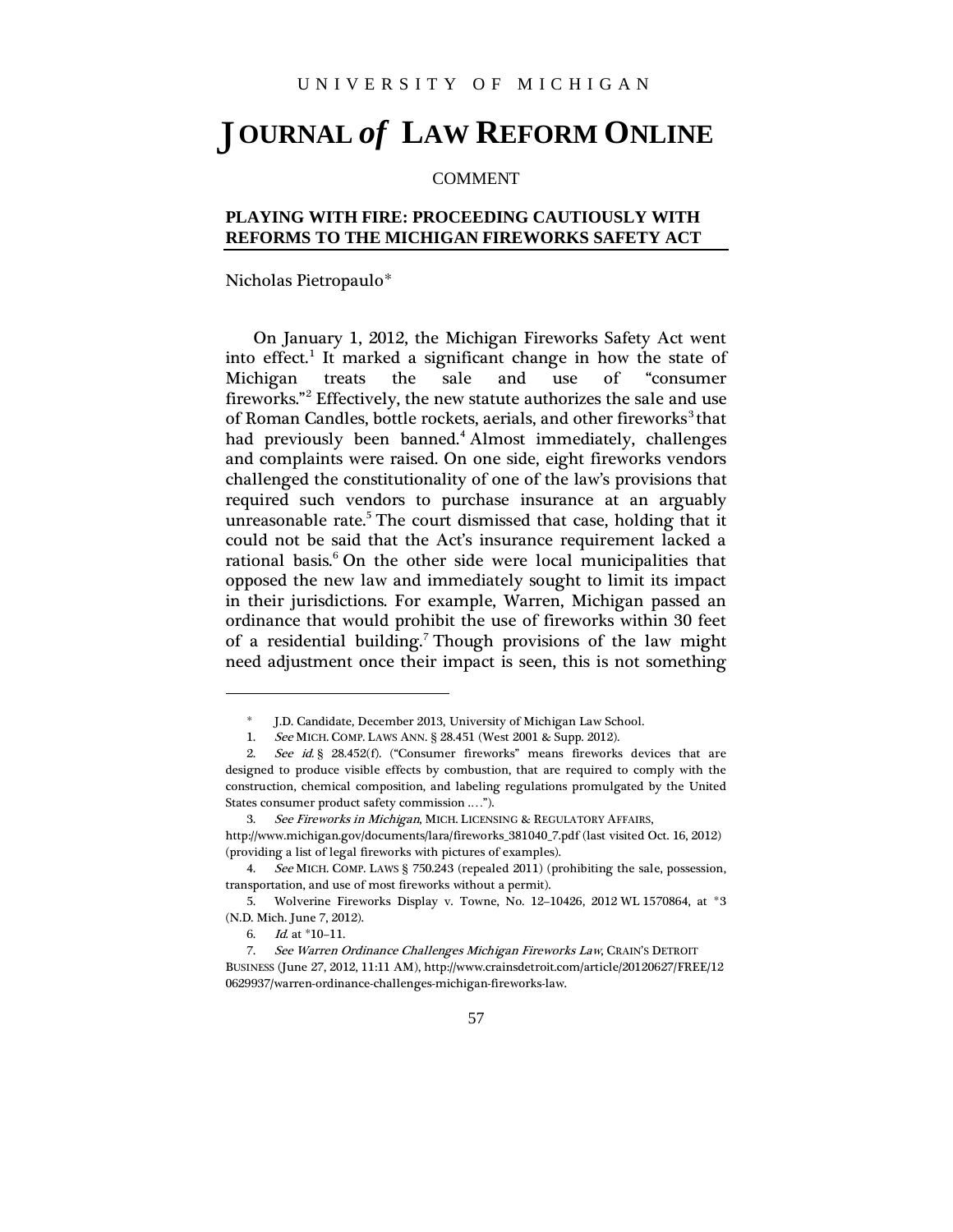that should be done prematurely. This Comment advocates a careful, calculative approach to potential reforms of Michigan's nascent fireworks law. Instead of changing the law, the legislature should hold off on any revisions until the law's full impact can be seen.

The Michigan legislature intended the new law to be a source of additional revenue for the state in the form of new licensing fees and a six percent fireworks safety fee on all sales of fireworks. [8](#page-1-0) Vendors able to set up shop in Michigan and customers who would no longer need to travel to neighboring states in order to purchase fireworks would pay these taxes and fees. [9](#page-1-1) Prior to the law's enactment, residents of Michigan frequently traveled to Wisconsin, Ohio, or Indiana to purchase fireworks that were unavailable in Michigan. Laws in those states differ somewhat in detail and applicability, but all permit Michigan residents to purchase fireworks that would be illegal to sell in their home state. Vendors in Indiana,<sup>[10](#page-1-2)</sup> Wisconsin,<sup>[11](#page-1-3)</sup> and Ohio are allowed to sell to out-of-state residents, though Ohio does require valid identification, [12](#page-1-4) even if the use of those fireworks would not be allowed in-state without a special permit.

Anecdotal evidence suggests that Michigan's new law has increased business across the state. Various newsgroups spoke with vendors, all of whom reported increased sales and expanded business in the summer of 2012. [13](#page-1-5) With almost 1,000 applications

**.** 

<span id="page-1-0"></span><sup>8.</sup> MATTHEW GRABOWSKI & JOSH SEFTON, MICH. S. FISCAL AGENCY B. ANALYSIS, H. B. 4293 & S.B. 194 (Nov. 3, 2011), available at http://www.legislature.mi.gov/documents/2011– 2012/billanalysis/senate/pdf/2011-SFA-4293-S.pdf.

<span id="page-1-2"></span><span id="page-1-1"></span><sup>9.</sup> MICH. DEP'T OF LABOR & ECON. GROWTH, B. ANALYSIS H. B. 4293 (S-3) S. B. 194 (S-5) (2011).

<sup>10.</sup> IND. CODE ANN. § 22–11-14–11 (West 2001 & Supp. 2012).

<sup>11.</sup> WIS. STAT. ANN. § 167.10 (West 2001 & Supp. 2012).

<span id="page-1-4"></span><span id="page-1-3"></span><sup>12.</sup> OHIO REV. CODE ANN § 3743.44(A) (West 2001 & Supp. 2012) ("Any person who resides in another state and who intends to obtain possession in this state of fireworks purchased in this state shall obtain possession of the fireworks only from a licensed manufacturer or licensed wholesaler and … presents … an identification card issued to the person by a governmental agency in the person's state of residence indicating that the person is a resident of that state." ).

<span id="page-1-5"></span><sup>13.</sup> See, e.g., Al Jones, Fireworks Sellers Say New Michigan Law is Helping Sales Boom in Kalamazoo,MLIVE.COM (July 1, 2012, 1:00 PM), http://www.mlive.com/business/west - michigan/index.ssf/2012/07/fireworks\_sellers\_say\_loose ned.html; John Counts, Safety and Fire Concerns: New Michigan Fireworks Law Sparks Statewide Debate, ANNARBOR.COM (July 3, 2012, 5:57AM), http://www.annarbor.com/news/n ew-state-fireworks-law-doesnt-haveeveryone-oohing-and-aahing/.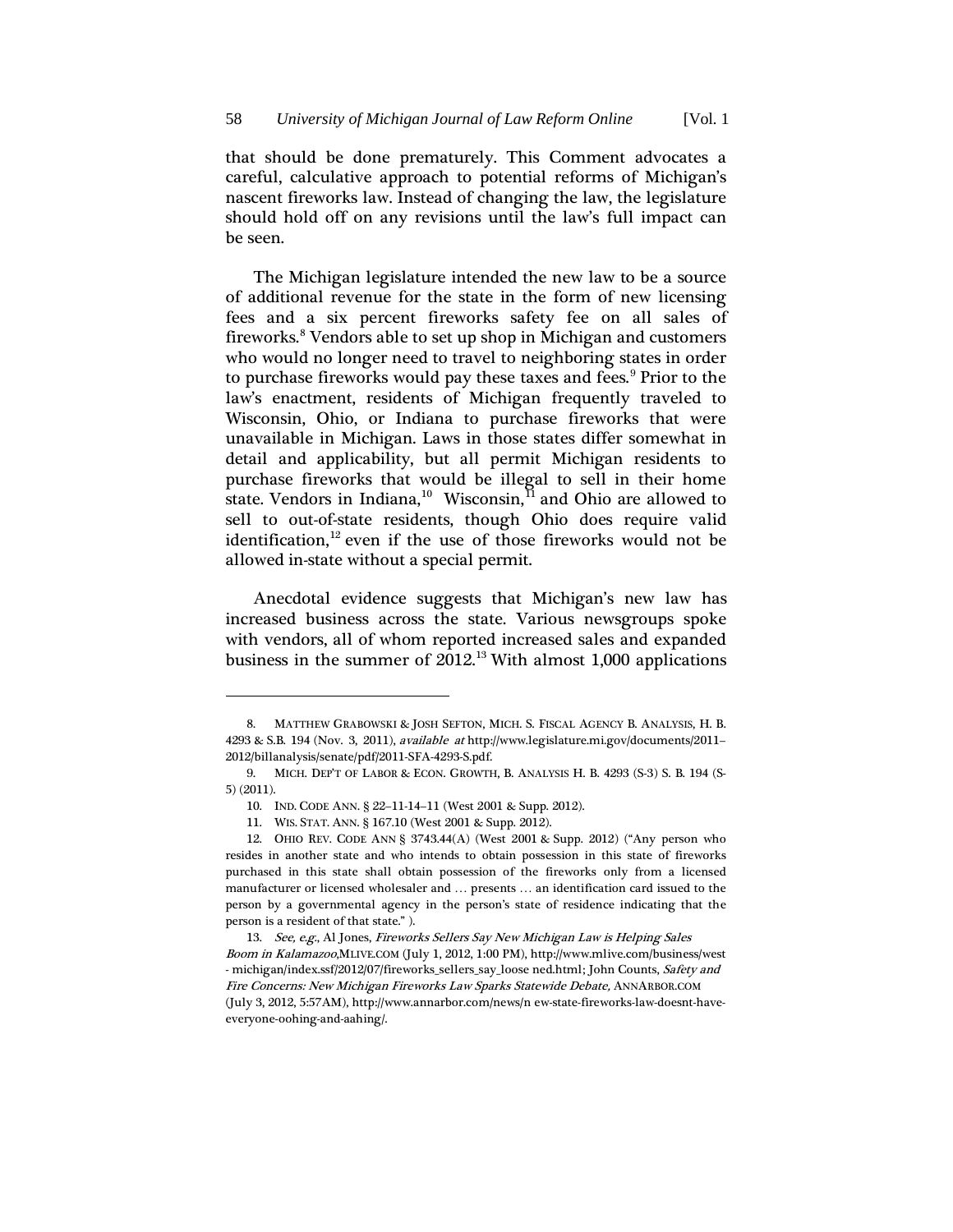for sales permits received before the April 1, 2012 deadline,<sup>[14](#page-2-0)</sup> vendors clearly expected to profit from Michigan sales. Even though the expected revenue from the new law has not been as high as some predicted, it raised approximately \$2 million in the first three quarters of 2012.<sup>[15](#page-2-1)</sup> At this point, it is not known whether this amount will increase in future years as more people learn of the new law and more vendors begin to open shops. However, it is better to leave the law in its current form and gather more data about its impact before addressing challenges to it through revisions that will only further confuse potential customers and vendors.

Despite the potential for additional revenue, opponents, including municipalities, feared increased costs of enforcement, damage, and injuries. In some places, at least, these fears were unfounded over the summer. In Jackson, for example, the number of reported injuries and fires did not increase from previous years over the Fourth of July weekend.<sup>[16](#page-2-2)</sup> Meanwhile, the number of hospitalizations for fireworks-related injuries in Detroit over the same weekend remained about the same as in  $2011.^{^{17}}$  $2011.^{^{17}}$  $2011.^{^{17}}$ 

In fact, various features of the new law address the aforementioned concerns. For example, the new law includes several limitations on who can buy and use consumer fireworks, including age restrictions and a prohibition on concomitant use of alcohol.<sup>[18](#page-2-4)</sup> Michigan's Licensing and Regulatory Affairs Agency, moreover, provides usage recommendations to consumers on its website.<sup>[19](#page-2-5)</sup> If the reports of no major increases in injuries are true

1

<sup>14.</sup> J. Patrick Pepper, Law Changes on Fireworks, Officials Advise

<span id="page-2-0"></span>Caution, PRESS&GUIDE.COM (June 26, 2012), http://www.pressandguide.com/articles/2012/06/ 26/news/doc4fea19bde2e7a495229501.txt.

<span id="page-2-1"></span><sup>15.</sup> Greg McDonald, Mich. Fireworks Law Fizzles on Revenues, NEWSMAX (Sept. 10, 2012), http://www.newsmax.com/TheWire/fireworks-revenues-michigan/2012/09/10/id/45127 2.

<span id="page-2-2"></span><sup>16.</sup> Jonathan Kaminsky, Fireworks Bring Money, No Widespread Mayhem to Jackson Area, THE JACKSON INDEPENDENT MONITOR (July 9, 2012), http://www.jimonitor.com/article/ fireworks-bring-money-no-widespread-mayhem-jackson-area.

<span id="page-2-3"></span><sup>17.</sup> Cecil Angel & Dawson Bell, Revamped Fireworks Law Doesn't Ignite Spike in Injuries, DETROIT FREE PRESS (July 6, 2012), http://www.freep.com/article/20120706/NEWS05 /207060395/Revamped-fireworks-law-doesn-t-ignite-spike-in-injuries.

<sup>18.</sup> MICH. COMP. LAWS ANN. § 28.462 (West 2001 & Supp. 2012).

<span id="page-2-5"></span><span id="page-2-4"></span><sup>19.</sup> See State Fire Marshal Calls for Extreme Caution, Safety When Using Fireworks; Hot, Dry, Windy Weather Sparks Greater Risk for Fires, Injuries, Burns, MICH. LICENSING & REGULATORY AFFAIRS (June 29, 2012), http://www.michigan.gov/lara/0,4601,7– 154-10573\_11472-281627–,00.html.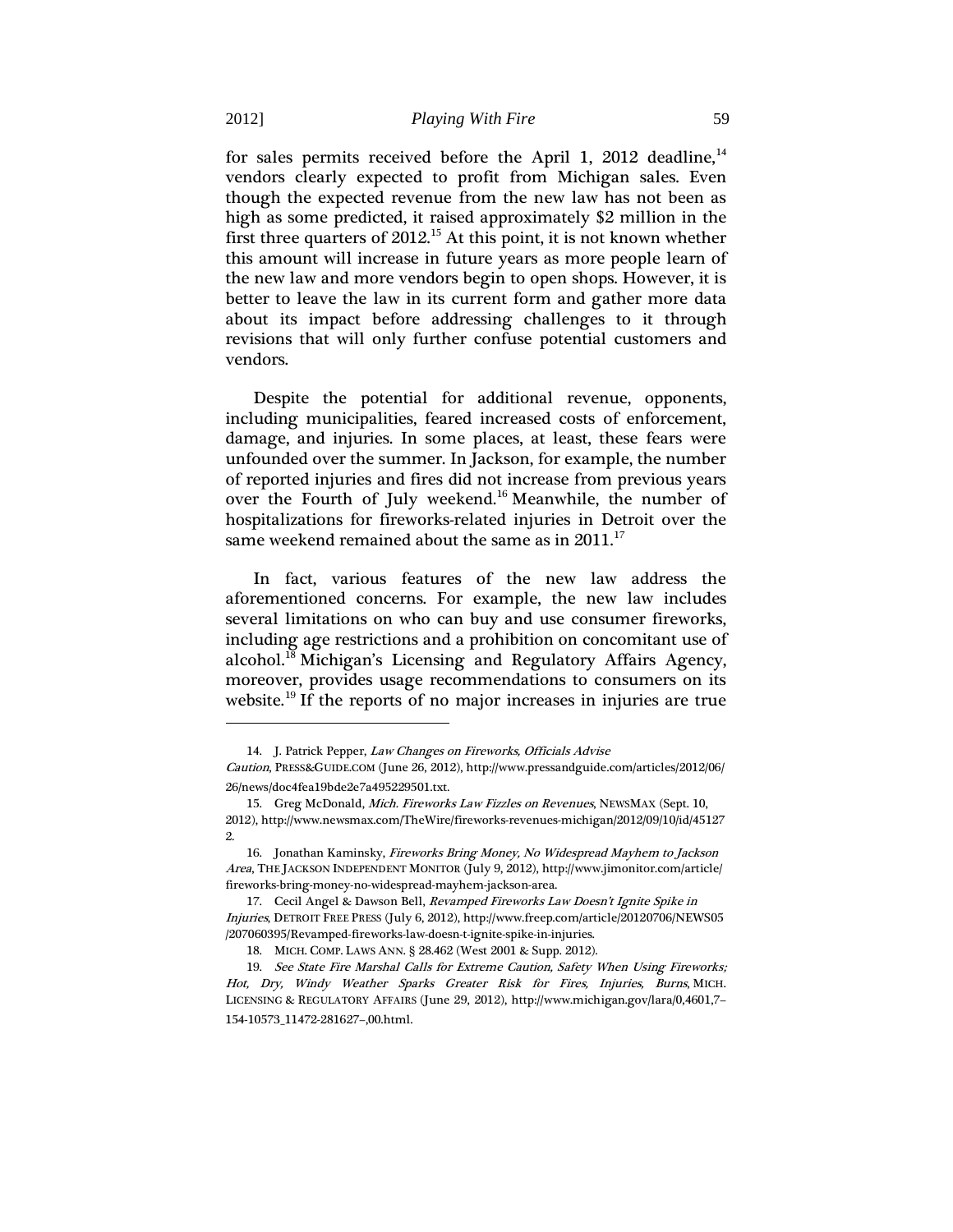across the state, it would seem that Michigan citizens are using fireworks cautiously and safely. Adding new restrictions to the law before fully understanding its effect on public safety and actual costs would be premature, unnecessary, and would hinder the law's benefit of additional revenues.

While the law makes some allowances for safety protections, it remains to be seen whether these protections will alleviate the concerns of opponents—who have garnered over 6,000 signatures since February, 2013—to repeal the law. [20](#page-3-0) Various city councils have voiced their opposition, with some, like Warren, effectively rendering the law meaningless by creating restrictions that effectively ban the use of fireworks, contrary to the law's intention of prohibiting such an absolute ban. [21](#page-3-1) Rather than simply repealing the law, the state legislature should consider possible revisions that satisfy everyone's concerns while preserving people's ability to purchase and use fireworks.

One aspect of the law that may require future revisions, for example, involves the law's interplay with local noise ordinances. One of the complaints raised by various municipalities and residents has been an increase in late night noise that local officials are not able to prevent.<sup>[22](#page-3-2)</sup> Part of the difficulty in integrating local noise ordinances with the Act stems from language in the law itself, which provides that local units of government may not regulate the use of fireworks on national holidays or the days preceding or following them.<sup>[23](#page-3-3)</sup> Additional language in the law clarifying how and when noise ordinances might be applicable to the use of fireworks would likely be sufficient to preserve the intent and spirit of the law without

**.** 

<span id="page-3-0"></span><sup>20.</sup> SIGNON.ORG, http://signon.org/sign/repeal-the-michigan-firework (last visited Feb. 10, 2013).

<span id="page-3-1"></span><sup>21.</sup> MICH. COMP. LAWS ANN. § 28.457 (West 2001 & Supp. 2012) ("Except as provided in this act, a local unit of government shall not enact or enforce an ordinance, code, or regulation pertaining to or in any manner regulating the sale, display, storage, transportation, or distribution of fireworks regulated under this act.").

<span id="page-3-2"></span><sup>22.</sup> See Angel & Bell, supra note 17 (quoting Warren Deputy Police Commissioner Louis Galasso: "The state law trumps out the noise ordinance. We're limited as to what we can enforce.").

<span id="page-3-3"></span><sup>23.</sup> MICH. COMP. LAWS ANN. § 28.457 (West 2001 & Supp. 2012) ("A local unit of government may enact an ordinance regulating the ignition, discharge, and use of consumer fireworks. However, an ordinance enacted under this subsection shall not regulate the use of consumer fireworks on the day preceding, the day of, or the day after a national holiday.").